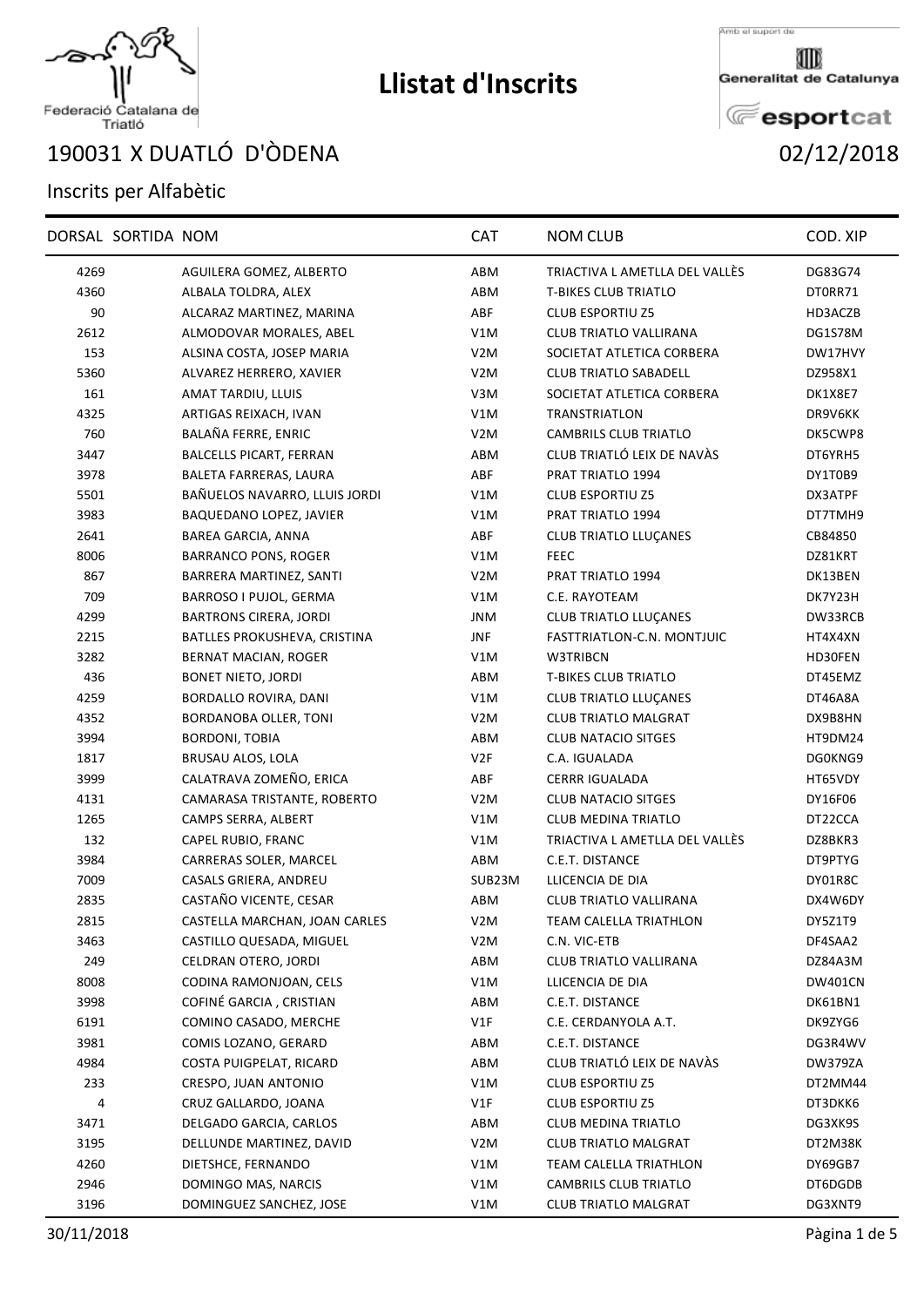|            | DORSAL SORTIDA NOM |                                             | <b>CAT</b>       | <b>NOM CLUB</b>                               | COD. XIP       |
|------------|--------------------|---------------------------------------------|------------------|-----------------------------------------------|----------------|
| 4266       |                    | DUART CASTELLS, DIDAC                       | V1M              | <b>CLUB ESPORTIU Z5</b>                       | DY66PE6        |
| 5772       |                    | DUART CASTELLS, JORDI                       | V1M              | <b>CLUB ESPORTIU Z5</b>                       | DY59PGM        |
| 2582       |                    | EGEA CORTES, RAQUEL                         | ABF              | C.A. IGUALADA                                 | DY9H80G        |
| 69         |                    | ELIZALDE HEREDIA, JAVIER                    | ABM              | TEAM CALELLA TRIATHLON                        | DT2W6KM        |
| 3919       |                    | ESCRIU MATEU, SERGI                         | V1M              | <b>CLUB TRIATLO SABADELL</b>                  | CG88744        |
| 5858       |                    | ESPINOSA VALERO, POL                        | SUB23M           | <b>CLUB NATACIO BANYOLES</b>                  | DT2KSXE        |
| 4301       |                    | ESTEVEZ POZO, DANIEL                        | V1M              | <b>CLUB TRIATLO BADIA DEL VALLES</b>          | DR1TZPY        |
| 4371       |                    | FARRE CANADELL, BIEL                        | JNM              | <b>CLUB TRIATLO GRANOLLERS</b>                | DT02R8H        |
| 2226       |                    | <b>FARRUS ROCA, JURI</b>                    | ABM              | <b>CLUB NATACIO SITGES</b>                    | DY13ZGM        |
| 4033       |                    | FAZELI HOKMABAD, NIKNAZ                     | ABF              | <b>CLUB TRIATLO SABADELL</b>                  | DK8BBWV        |
| 288        |                    | FERNANDEZ FUGAROLES, DAVID                  | V1M              | CLUB TRIATLÓ BAIX MONTSENY                    | DM1BFHH        |
| 3253       |                    | FERNANDEZ, OSCAR                            | V1M              | SOCIETAT ATLETICA CORBERA                     | DY2E53W        |
| 5146       |                    | FERRER CRUSELLES, NURIA                     | V1F              | <b>CLUB TRIATLO GRANOLLERS</b>                | DY0WPY2        |
| 7008       |                    | FERRERES POCIELLO, CARLES                   | V1M              | LLICENCIA DE DIA                              | DT49354        |
| 4980       |                    | <b>FLORES DUQUE, ELIAS</b>                  | V1M              | INDEPENDIENTE                                 | DG49TE3        |
| 3896       |                    | FONT CORRIUS, JORDI                         | V1M              | CLUB TRIATLO LLUÇANES                         | DF533SE        |
| 2131       |                    | FORNS NADAL, ORIOL                          | ABM              | <b>CLUB TRIATLO GRANOLLERS</b>                | DK5MD3P        |
| 3974       |                    | FRANCO PEÑUELA, MAR                         | ABF              | <b>CLUB TRIATLO GRANOLLERS</b>                | DY6Z1XX        |
| 1224       |                    | FREIXER ALSINA, FRANCESC                    | V1M              | <b>GRUP ESPORTIU ESTEVE</b>                   | DW4VHNN        |
| 7001       |                    | FREIXES RIBALTA, MERITXELL                  | ABF              | LLICENCIA DE DIA                              | DT4ZE0V        |
| 5062       |                    | FUENTES GONZALEZ, ANA                       | ABF              | TEAM CALELLA TRIATHLON                        | DT2WMDD        |
| 3838       |                    | GALLEGO RUIZ, JOAQUIN                       | ABM              | PRAT TRIATLO 1994                             | BC33317        |
| 3993       |                    | <b>GALOBART SAMPIETRO, ERIC</b>             | ABM              | C.E. CERDANYOLA A.T.                          | DT3K8Y8        |
| 5956       |                    | GALVEZ I VALDERRAMA, MARIA                  | V1M              | <b>CLUB TRIATLO SABADELL</b>                  | HE3R3Y6        |
| 4268       |                    | GAONA NUÑEZ, JULIO CESAR                    | ABM              | C.E.T. DISTANCE                               | DT2SXFN        |
| 4363       |                    | <b>GARCIA CANO, RUBEN</b>                   | ABM              | <b>CLUB ESPORTIU Z5</b>                       | DY8MB44        |
| 2148       |                    | <b>GARCIA CUENCA, TONI</b>                  | ABM              | CAMBRILS CLUB TRIATLO                         | CG91975        |
| 3699       |                    | GARCIA ESCRIBANO, JUAN LUIS                 | ABM              | <b>CLUB TRIATLO SABADELL</b>                  | CB12527        |
| 2392       |                    | GARCIA MANZANERA, DAVID                     | V1M              | TEAM CALELLA TRIATHLON                        | DT610FX        |
| 1203       |                    | <b>GARCIA MONELL, XAVIER</b>                | V <sub>2</sub> M | TRIATLO TERRASSASPORTS-CICLOS TRUJILL DT97WMC |                |
| 3379       |                    | <b>GARCIA PUEYO, ANDREU</b>                 | V1M              | <b>CLUB TRIATLO BADIA DEL VALLES</b>          | HD1MK9D        |
| 4773       |                    | <b>GARCIA SOLER, FRANK</b>                  | V1M              | OPTIMS CLUB TRIATLO                           | DT4BCN4        |
| 1264       |                    | GASCON PERIBAÑEZ, FRANCISCO                 | V2M              | <b>PRAT TRIATLO 1994</b>                      | DZ2FABR        |
| 1709       |                    | <b>GENOLLA SUBIRATS, MIQUEL</b>             | V <sub>2</sub> M | INDEPENDIENTE                                 | DK8VP5M        |
| 3697       |                    | GIMENEZ BELLOBI, JORDI                      | ABM              | C.E. RAYOTEAM                                 | HT2KGCE        |
| 1274       |                    | <b>GISPERT PORCAR, XAVIER</b>               | V1M              | TRIACTIVA L AMETLLA DEL VALLÈS                | DT0K7HR        |
| 3789       |                    | GOMEZ MUÑOZ, ANNA                           | ABF              | TEAM CALELLA TRIATHLON                        | DY30N58        |
| 5475       |                    | GONZALEZ MARTINEZ, JOAN                     | ABM              | CLUB TRIBANDA TRIATLO                         | <b>HD0XPGT</b> |
| 2119       |                    | GONZALEZ TOR, PAU                           | ABM              | C.N. VIC-ETB                                  | DG92N8W        |
| 2348       |                    | <b>GRACIA ALCACER, JAUME</b>                | V1M              | C.N. TERRASSA-CICLES MORENITO                 | DG6PP8X        |
|            |                    | GRACIA GARASA, ANABEL                       | V1F              | FASTTRIATLON-C.N. MONTJUIC                    | DG40VMR        |
| 60<br>1144 |                    | GRACIA LLAURADO, MARTI                      | ABM              | CAMBRILS CLUB TRIATLO                         | DF6D7V3        |
| 4270       |                    |                                             | ABM              | TEAM CALELLA TRIATHLON                        |                |
|            |                    | <b>GRIETEN, KEVIN</b><br>GÜELL LLURBA, AÏNA | ABF              | CAMBRILS CLUB TRIATLO                         | DY26WCA        |
| 3047       |                    |                                             |                  |                                               | DY1TD75        |
| 5413       |                    | GUTIERREZ GARCIA, KILIAN                    | ABM              | TRIACTIVA L AMETLLA DEL VALLÈS                | DF3CYMA        |
| 2850       |                    | GUTIERREZ MUÑOZ, GABRIEL                    | V1M              | TEAM CALELLA TRIATHLON                        | DY69GRP        |
| 3477       |                    | HERVERA TORRES, CARLOS                      | ABM              | PRAT TRIATLO 1994                             | DT2W3XC        |
| 2477       |                    | HIERRO PEREZ, RAFAEL                        | V1M              | <b>CLUB NATACIO RUBI</b>                      | DY1FGBB        |
| 1351       |                    | HITOS CARMONA, JACINT                       | ABM              | TRI+9 EL MASNOU                               | HD7T351        |
| 2644       |                    | IZQUIERDO DELGADO, MIQUEL                   | ABM              | C.E. RAYOTEAM                                 | DY3R95N        |
| 8002       |                    | JAIMEZ MUÑOZ, CARLOS                        | ABM              | <b>FEEC</b>                                   | DT22H66        |
| 4313       |                    | JIMENEZ, ALEX                               | V1M              | <b>T-BIKES CLUB TRIATLO</b>                   | DW0D8PN        |
| 1258       |                    | JIMENEZ ESTRADA, ALBERT                     | V <sub>2</sub> M | SOCIETAT ATLETICA CORBERA                     | DG5P9GF        |
| 4281       |                    | JIMENEZ MONTES, LUIS                        | ABM              | C.A. IGUALADA                                 | HD334CG        |
| 1707       |                    | JIMENEZ PICAZO, RUBEN                       | SUB23M           | ASS ESPORTIVA ROCKETS                         | KX8BD5B        |
| 5235       |                    | JORDA AMOR, RICARD                          | ABM              | <b>T-BIKES CLUB TRIATLO</b>                   | DT2YVMM        |
| 36         |                    | LARIOS JIMÉNEZ, CARLOS                      | ABM              | C.A. IGUALADA                                 | <b>HE8301Y</b> |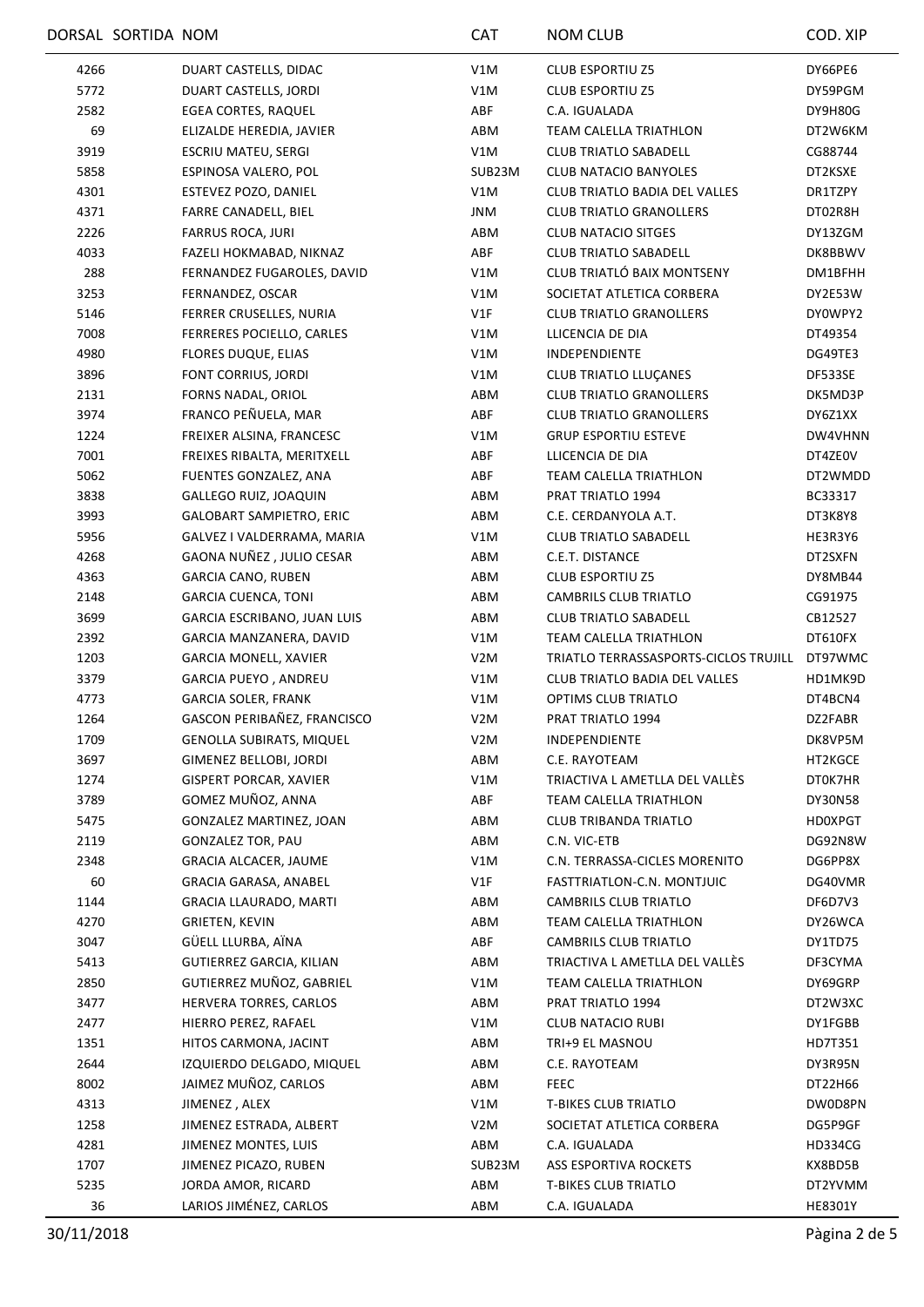|             | DORSAL SORTIDA NOM |                                 | <b>CAT</b>       | <b>NOM CLUB</b>                      | COD. XIP       |
|-------------|--------------------|---------------------------------|------------------|--------------------------------------|----------------|
| 4858        |                    | LLAMAS URBANO, RAFAEL           | ABM              | CLUB NATACIO SITGES                  | DY54FFR        |
| 5899        |                    | LLEONART SUBIRANA, JOSEP        | V1M              | PRAT TRIATLO 1994                    | DW37CSV        |
| 8009        |                    | LOPEZ FRIAS, EDUARD             | ABM              | LLICENCIA DE DIA                     | DY3AA7K        |
| 5898        |                    | LOPEZ MARISCAL, FRANCESC        | ABM              | <b>CLUB MEDINA TRIATLO</b>           | HD94FDW        |
| 2126        |                    | LOPEZ PINEDO, JOSE LUIS         | V <sub>2</sub> M | <b>CLUB NATACIO RUBI</b>             | DY56EXP        |
| 3410        |                    | LOPEZ POMA, DAVID               | ABM              | <b>T-BIKES CLUB TRIATLO</b>          | DA1AYFC        |
| 3976        |                    | LOPEZ SANDOVAL, DAMIA           | ABM              | INDEPENDIENTE                        | HD3EPV1        |
| 4364        |                    | LOPEZ SERNA, ALBERTO            | ABM              | <b>CLUB TRIATLO BADIA DEL VALLES</b> | DG3TS34        |
| 8001        |                    | LUCIA OLIVERAS, JORDI           | V <sub>2</sub> M | LLICENCIA DE DIA                     | DA4SW8V        |
| 2682        |                    | LUGO GUTIERREZ, FRANCESC        | V1M              | <b>CLUB MEDINA TRIATLO</b>           | DZ1Y6GP        |
| 2608        |                    | MADRID GIMENEZ, SAMUEL          | V1M              | <b>CLUB NATACIO RUBI</b>             | DG38W0Y        |
| 3895        |                    | MADRONA VILA, XAVIER            | ABM              | <b>CLUB TRIATLO LLUÇANES</b>         | DX5XMPM        |
| 3612        |                    | MALAGON LOPEZ, DAVID            | V1M              | <b>CLUB TRIATLO GRANOLLERS</b>       | HT1BK08        |
| 264         |                    | MARCHENA MARSET, GONZALO        | V1M              | <b>CLUB ESPORTIU PRORUNNERS</b>      | DK69TYD        |
| 8003        |                    | MARIN PERIS, ESTEBAN            | V1M              | LLICENCIA DE DIA                     | BC70673        |
| 4337        |                    | MARTI ALTES, ORIOL              | V <sub>2</sub> M | <b>CLUB TRIATLO GRANOLLERS</b>       | HT6WY7E        |
| 4077        |                    | MARTIN ALEGRE, MARTA            | ABF              | <b>CLUB ESPORTIU Z5</b>              | HE366W8        |
| 6247        |                    | MARTIN PEREZ, EVELYN            | V1F              | PRAT TRIATLO 1994                    | HT1WBS7        |
| 1159        |                    | MARTINEZ ALFONSO, MIGUEL ANGEL  | V3M              | PRAT TRIATLO 1994                    | DY5PZWR        |
| 8005        |                    | MARTINEZ FERNANDEZ, LORENZO     | V3M              | LLICENCIA DE DIA                     | DG6P6HC        |
| 4350        |                    | MARTINEZ MEDINA, CRISTIAN       | ABM              | CLUB TRIATLO MALGRAT                 |                |
|             |                    | MARTINEZ OSUNA, IVAN            | SUB23M           | <b>CLUB TRIATLO LLUÇANES</b>         | HD1MFED        |
| 5295<br>283 |                    |                                 | ABM              | <b>CLUB ESPORTIU Z5</b>              | DG2YZ92        |
|             |                    | MARTINEZ RAMOS, TONI            |                  |                                      | DX7V5K2        |
| 6115        |                    | MARTINEZ RASCON, MARINA         | ABF              | C.E. CERDANYOLA A.T.                 | DY57P84        |
| 5312        |                    | MARTINEZ RODRIGUEZ, FEDE        | V <sub>2</sub> M | <b>CLUB GASSS TRIATLO CERDANYOLA</b> | <b>HD0GDND</b> |
| 3997        |                    | MASIP ARAGONES, MONTSE          | ABF              | <b>CLUB TRIATLO LLEIDA</b>           | DT2WYTG        |
| 4276        |                    | MAYA AGUDO, ISIDORO             | ABM              | C.N. MOLINS DE REI                   | DZ7ZKG5        |
| 624         |                    | MAYNERIS PERXACHS, ORIOL        | ABM              | CLUB TRIATLÓ BAIX MONTSENY           | HR60ZNH        |
| 5166        |                    | MEJIAS REBERT, ARANTXA          | V1F              | <b>CERRR IGUALADA</b>                | CE95160        |
| 1399        |                    | MENDEZ SANCHEZ, JOSE            | V2M              | CLUB NATACIO RUBI                    | DY7DY3T        |
| 435         |                    | MENDEZ VILLALVILLA, CARLOS      | V <sub>2</sub> M | SOCIETAT ATLETICA CORBERA            | HM252EN        |
| 5030        |                    | MENDOZA MORALES, SUSANA         | ABF              | PRAT TRIATLO 1994                    | DA0WHP5        |
| 3051        |                    | MESTRE LUCAS, POL               | ABM              | CAMBRILS CLUB TRIATLO                | HD2P3VN        |
| 3246        |                    | MILLAN SANCHEZ, FRANCESC XAVIER | V1M              | CLUB ESPORTIU CUBE MANRESA           | DT0CH0W        |
| 1287        |                    | MIRO I PEREZ, JORDI             | V <sub>2</sub> M | <b>CLUB TRIATLO GRANOLLERS</b>       | DA62ET1        |
| 2315        |                    | MOLINA GIMENEZ, HECTOR          | V1M              | W3TRIBCN                             | DT94S8N        |
| 5627        |                    | MONFERRER BARBERÀ, MARTI        | JNM              | CLUB TRIATLÓ BAIX MONTSENY           | DX47RWZ        |
| 4304        |                    | MONTES MESA, MANUEL             | V1M              | C.E. CERDANYOLA A.T.                 | HT4R95N        |
| 368         |                    | MORALES ROLDAN, MIQUEL          | V1M              | C.E. CERDANYOLA A.T.                 | DK69E14        |
| 7003        |                    | MORATÓ RIERA, RAIMON            | V1M              | <b>FEEC</b>                          | VX5EWYN        |
| 5053        |                    | MORENO CASTAÑEDA, NOEMI         | V1F              | C.A. IGUALADA                        | DG3G0W2        |
| 3914        |                    | MOYANO HERRERO, JOEL            | V1M              | OPTIMS CLUB TRIATLO                  | DK3V7YH        |
| 3096        |                    | MUNNE MAS, LAURA                | SUB23F           | C.E.T. DISTANCE                      | HD2681P        |
| 4906        |                    | MUÑOZ NADAL, NOEL               | V1M              | <b>CLUB ESPORTIU Z5</b>              | DT6VF5A        |
| 8004        |                    | NAFRÍA MITJANS, MONTSE          | V1F              | LLICENCIA DE DIA                     | DY1KPKF        |
| 5253        |                    | NAVARRO MARCOS, CRISTIAN        | ABM              | <b>CLUB ESPORTIU Z5</b>              | HT9SF2W        |
| 4278        |                    | NIETO PEDESCOLL, JOSEP          | ABM              | <b>CLUB TRIATLO ANDORRA</b>          | DR1C213        |
| 3970        |                    | NOGUERA SOLDEVILA, ADRIA        | ABM              | <b>CLUB TRIATLO LLUÇANES</b>         | DX2XM62        |
| 7005        |                    | NUÑEZ BATICON, ISRAEL           | V1M              | LLICENCIA DE DIA                     | DT02THB        |
| 2808        |                    | OLIVEROS OLIVEROS, PEDRO J.     | V1M              | <b>CLUB TRIATLO GRANOLLERS</b>       | DY9K1YD        |
| 392         |                    | PEIX PUJOL, JOAQUIM             | V2M              | C.N. VIC-ETB                         | DZ15RX3        |
| 1171        |                    | PEREZ LINDE, RAMON              | V1M              | C.E. CERDANYOLA A.T.                 | DY06MM5        |
| 4088        |                    | PICAS ZORRILLA, AINA            | ABF              | <b>CLUB TRIATLO GRANOLLERS</b>       | DT405N1        |
| 3003        |                    | PLA LORENTE, ALEX               | V1M              | C.E. CERDANYOLA A.T.                 | DY1ROD9        |
| 7004        |                    | PLA, ARNAU                      | <b>JNM</b>       | <b>FEEC</b>                          | VX5P3WW        |
| 3558        |                    | PONS MUNILL, TERESA             | V1F              | PRAT TRIATLO 1994                    | DG7W6DZ        |
| 4433        |                    | PUJABET SOLANICH, SERGI         | ABM              | C.A. IGUALADA                        | DW8035B        |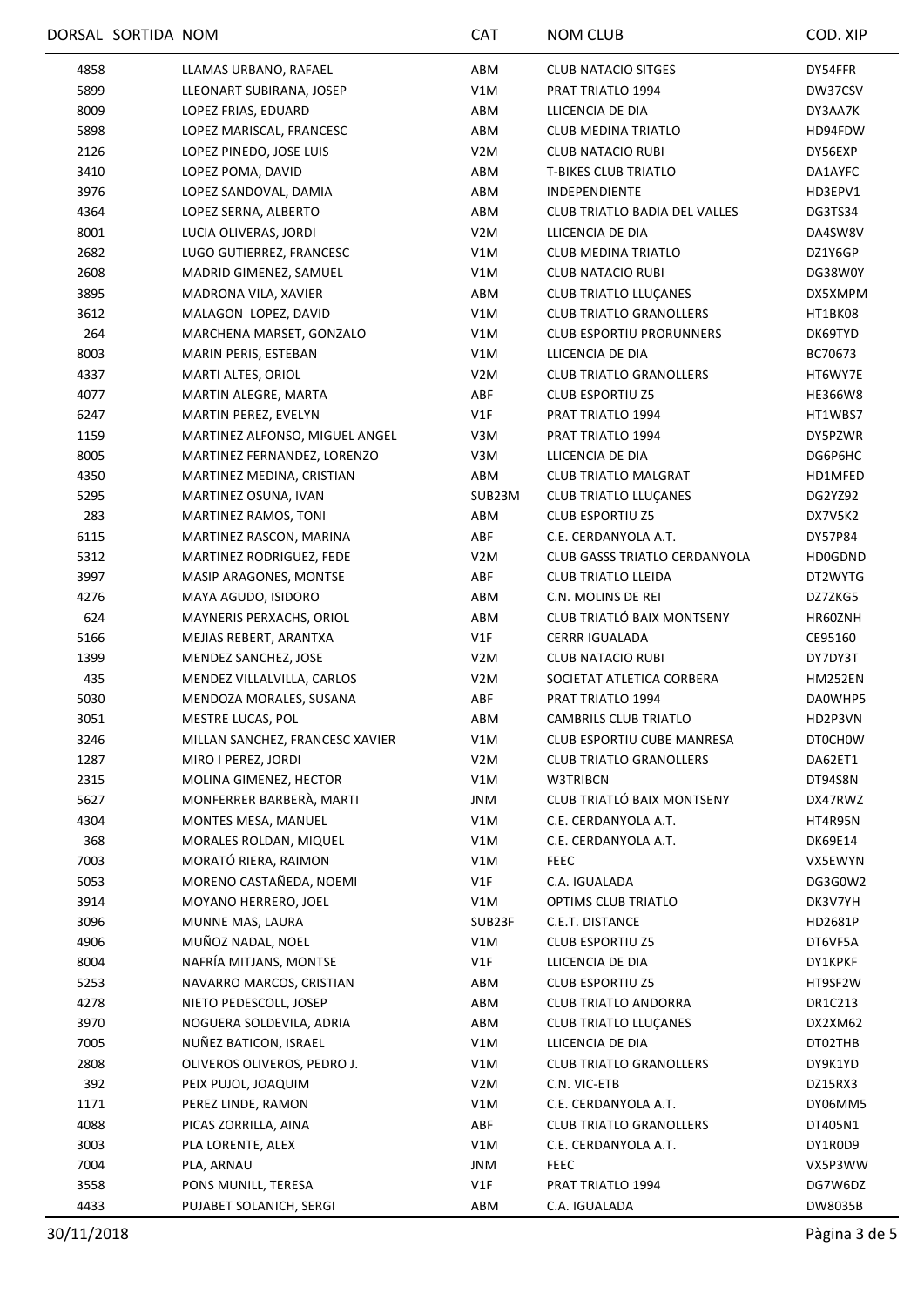|      | DORSAL SORTIDA NOM |                                    | <b>CAT</b>       | <b>NOM CLUB</b>                | COD. XIP       |
|------|--------------------|------------------------------------|------------------|--------------------------------|----------------|
| 135  |                    | PUJOL CASTELLA, MARTI              | <b>JNM</b>       | CLUB TRIATLO LLUÇANES          | DT3CM8Z        |
| 800  |                    | PUYAL MASGORET, ALBERT             | V3M              | <b>CLUB MEDINA TRIATLO</b>     | CE28483        |
| 4263 |                    | QUIROGA PADILLA, SONIA             | ABF              | <b>CLUB ESPORTIU Z5</b>        | DG2K8RR        |
| 673  |                    | RAMIREZ ROLDAN, RAUL               | V1M              | CAMBRILS CLUB TRIATLO          | DY35K6G        |
| 3331 |                    | RAVENTOS AIXALA, IGNASI            | ABM              | <b>TRANSTRIATLON</b>           | DM1NCDF        |
| 2101 |                    | RECASENS ESCRIBANO, FRANCESC       | V1M              | CAMBRILS CLUB TRIATLO          | HD9PGBN        |
| 4330 |                    | RELATS MOLINA, XAVIER              | ABM              | C.N. VIC-ETB                   | DK8M156        |
| 4348 |                    | RIBA PUIGORIOL, JOAN               | JNM              | <b>CLUB TRIATLO LLUCANES</b>   | HD728NA        |
| 789  |                    | RIOS CUADROS, JOSE ROQUE           | V <sub>2</sub> M | C.A. IGUALADA                  | HD7HEA8        |
| 7006 |                    | RODRIGUEZ MECA, JOSEP MIQUEL       | V1M              | LLICENCIA DE DIA               | HD30ZED        |
| 374  |                    | ROIG VAZQUEZ, DOMINGO              | V1M              | C.E.T. DISTANCE                | DG9CMMS        |
| 3832 |                    | ROJAS POCH, JORDI                  | ABM              | TEAM CALELLA TRIATHLON         | DY6ZMAN        |
| 723  |                    | ROMERA PASCUAS, ARCADI             | V <sub>2</sub> M | C.N. VIC-ETB                   | DZ8TE41        |
| 4876 |                    | ROSSI, PATRICIO                    | V1M              | <b>CLUB ESPORTIU Z5</b>        | DY569D2        |
| 4300 |                    | ROURA GAROLERA, XEVI               | ABM              | CLUB TRIATLO LLUÇANES          | VX30116        |
| 2534 |                    | ROURA PEREZ, SILVIA                | SUB23F           | PRAT TRIATLO 1994              | HW42KH4        |
| 4345 |                    | ROZAS ALBACETE, ANTONIO            | ABM              | CAMBRILS CLUB TRIATLO          | DROHKOK        |
| 1037 |                    | RUBIO GARRIDO, SERGI               | ABM              | <b>CLUB TRIATLO GRANOLLERS</b> | DT7DV45        |
| 121  |                    | RUS GARCIA, PILAR                  | V1F              | FASTTRIATLON-C.N. MONTJUIC     | DG36ZVT        |
| 4282 |                    | SABATE MARQUEZ, LAIA               | V1F              | CAMBRILS CLUB TRIATLO          | KX82NFY        |
| 4310 |                    | SABATER, MARTINIA                  | V1M              | <b>CLUB TRIATLO GRANOLLERS</b> | DK825YD        |
| 1499 |                    | SALANOVA ROCA, ANTONI              | V3M              | C.A. IGUALADA                  | DK69BPF        |
| 7002 |                    | SALVATELLA SUREDA, JOSEP           | ABM              | <b>FEEC</b>                    | DY627BM        |
| 3985 |                    | SAMPEDRO BAREA, RAFAEL             | V1M              | CLUB TRIATLO VALLIRANA         | HD1ZZCF        |
| 3167 |                    | SAMPEDRO GONZALEZ, EMILIO          | V1M              | CLUB TRIATLO VALLIRANA         | <b>DG0VGAR</b> |
| 714  |                    | SANCHEZ ALMAZAN, SANTI             | V <sub>2</sub> M | OPTIMS CLUB TRIATLO            | DZ8BB3G        |
| 3606 |                    | SANCHEZ FONTCUBERTA, RAMON         | V1M              | <b>CLUB TRIATLO SABADELL</b>   | DG3RERW        |
| 3353 |                    | SANCHEZ GRAU, SERGI                | V <sub>2</sub> M | <b>CLUB TRIATLO GRANOLLERS</b> | DY7P57N        |
| 4355 |                    | SANDA PAZOS, JOSE                  | V1M              | C.E. RAYOTEAM                  | DG7FBN3        |
| 2602 |                    | SANTIAGO GONZALEZ, INES            | V1F              | C.E. CERDANYOLA A.T.           | DT2MZG9        |
| 196  |                    | SARAROLS RAMSAY, LAURA             | V2F              | <b>CLUB TRIATLO GRANOLLERS</b> | DW19W54        |
| 2011 |                    | SARDA GIMENO, ALBERT               | ABM              | C.N. VILAFRANCA                | DG3G2A7        |
| 971  |                    | SELLARES GONZALEZ, ALEIX           | ABM              | <b>CLUB NATACIO SALLENT</b>    | CE61174        |
| 4770 |                    | SENDRA MANAUT, CARLES              | V1M              | <b>CLUB ESPORTIU Z5</b>        | DK0P4WS        |
| 2487 |                    | SEREROLS TORRAS, DAVID             | ABM              | C.A. IGUALADA                  | DK0KTZ9        |
| 7007 |                    | SERRA MACIA, EUGENI                | ABM              | LLICENCIA DE DIA               | VX7VK1S        |
| 2503 |                    | SERRA SUCARRATS, ABEL              | JNM              | C.N. TERRASSA-CICLES MORENITO  | <b>DK530S6</b> |
| 4479 |                    | SERRANO COLL, DANIEL               | ABM              | C.E. PENEDES COSTA DAURADA     | HW530H1        |
| 4264 |                    | SINUES MICO, MARIO                 | ABM              | <b>T-BIKES CLUB TRIATLO</b>    | DK8ZTEB        |
| 5225 |                    | SOLER BLASCO, MARC                 | V1M              | TEAM CALELLA TRIATHLON         | DT6VNNE        |
| 175  |                    | SOLER SERRANO, JAUME               | V <sub>2</sub> M | <b>CLUB TRIATLO SABADELL</b>   | DZ12NZ2        |
| 8007 |                    | SORROCHE GOMERA, JESUS             | V1M              | <b>FEEC</b>                    | DZ3P87N        |
| 5353 |                    | SUBIRANA SALABERT, FRANCESC XAVIER | V3M              | <b>CLUB TRIATLO LLUCANES</b>   | DK4CD0N        |
| 5409 |                    | TATCHE LLONCH, PEP                 | V1M              | <b>T-BIKES CLUB TRIATLO</b>    | DK5PPF1        |
| 5138 |                    | TERRADAS ILL, LAURA                | ABF              | <b>CLUB TRIATLO GRANOLLERS</b> | DG5XKV7        |
| 4112 |                    | TORO TOMAS, ALEJANDRO              | V1M              | CLUB TRIATLO BADIA DEL VALLES  | DY8NSNW        |
| 129  |                    | TORRENT RAMAL, ALEIX               | V1M              | CLUB TRIATLÓ LEIX DE NAVÀS     | DT2MGKM        |
| 666  |                    | TORRES CARLES, ALBERT              | V1M              | <b>CLUB TRIATLO GRANOLLERS</b> | DR1E73S        |
| 5619 |                    | TORRES GUTIERREZ, EMILIO           | V2M              | TEAM CALELLA TRIATHLON         | DZ1HDTH        |
| 1451 |                    | TRENCHS ALFONSO, JAVI              | ABM              | CAMBRILS CLUB TRIATLO          | DF02KCN        |
| 7010 |                    | VALL PERMIQUEL, MIQUEL ÀNGEL       | ABM              | FEEC                           | DY6GV8H        |
| 4344 |                    | VALLES LOPEZ, MANEL                | V1M              | <b>CLUB ESPORTIU Z5</b>        | DT26X3R        |
| 4097 |                    | VALLES MEJIAS, BLANCA              | SUB23F           | <b>CERRR IGUALADA</b>          | DY2HZFZ        |
| 2121 |                    | VALLMAJO MICALO, MARC              | ABM              | CLUB NATACIO BANYOLES          | DG2D3M6        |
| 352  |                    | VICENTE JOYERA, ISMAEL             | ABM              | <b>CLUB TRIATLO GRANOLLERS</b> | DG5RGVH        |
| 2707 |                    | VILA MIARONS, MARC                 | ABM              | C.N. VIC-ETB                   | DY3R2XC        |
| 3237 |                    | VILA, SALVI                        | V1M              | C.E.T. DISTANCE                | DG7ATPW        |
|      |                    |                                    |                  |                                |                |